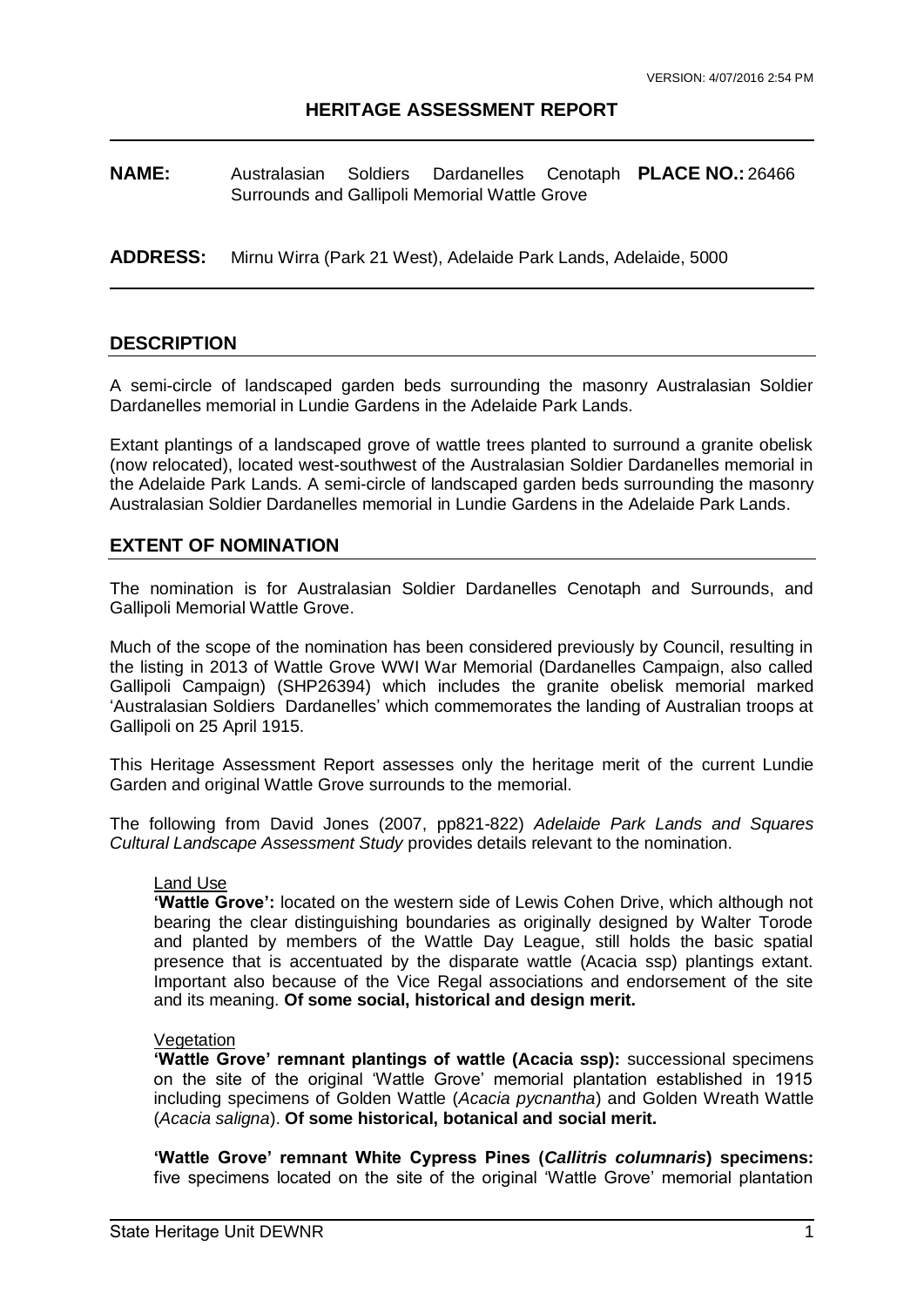established in 1915. Spatial configuration as designed by builder Walter Torode. **Of some historical, botanical, social and design merit.** 

# **ASSESSMENT OF HERITAGE SIGNIFICANCE**

# **Statement of Heritage Significance**

The place, being two surrounds associated with the Australasian Soldier Dardanelles memorial, is not considered to be of State Heritage Significance.

The current Lundie Gardens site is not the original place of the memorial. It has landscaping planted in the late 20th and early 21st centuries.

The remains of Wattle Grove are indiscernible as the grove or plantation first surrounding the memorial. Wattle Grove had a wooden pergola with wide openings on four sides, more than 100 golden wattle trees and beds of native trees and shrubs. Four trees, symbolising the Allies, were planted outside the pergola and the site was fenced, with entrances on each of the four sides. Extant plantings include five White Cypress Pines and some grouped wattles. The place is neither easily interpretable nor provides a faithful representation of the surrounds to the memorial planted in 1915 by members of the Wattle Day League.

# **Comparability / Rarity / Representation:**

The nominated place includes two clearly separate areas:

- 1. the current surrounds of the Cenotaph in Lundie Gardens; and
- 2. the original Wattle Grove surrounds.

# *1. Lundie Gardens - current surrounds*

The Memorial was established in its current surrounds in 1940 after the original surrounds became derelict. These surrounds were renovated in 1969 with an arc of White Cypress Pine planted around the Memorial. Since 2007, these have been removed and replaced with wattles (Acacia ssp.).

### *2. Wattle Grove – original surrounds*

Initial discussion began in 1911 about planting of wattles in the Park Lands. Regular memorial services concluded in 1921.

It is noted that by 1934, Wattle Grove:

*'was long forgotten; wattles (Acacia ssp) were neglected and allowed to run wild, the pergola was overgrown with creepers thereby obscuring sight of the memorial obelisk, and axe-marks were evident on some trees suggesting their use of firewood.'*

*(Jones 2007)* 

The relatively short time for which Wattle Grove was used for memorial services shows an early disengagement of the site as a place of remembrance.

Other memorial groves that are State Heritage Places demonstrate high-integrity and are clearly identifiable as such. Examples of Places including a war-memorial sculpture within a planted area include:

- Alexandra Avenue Plantation, including Trees and War Memorial (SHP13987)
- Prescott Terrace: Soldier's Memorial Avenue, Rose Park (SHP14001)
- Soldiers' Memorial Gardens, Victor Harbor (SHP12746)

In June 2016, the remains of Wattle Grove were visited by DEWNR staff. Extant plantings include five White Cypress Pines and some grouped wattles (less than 40 were identified).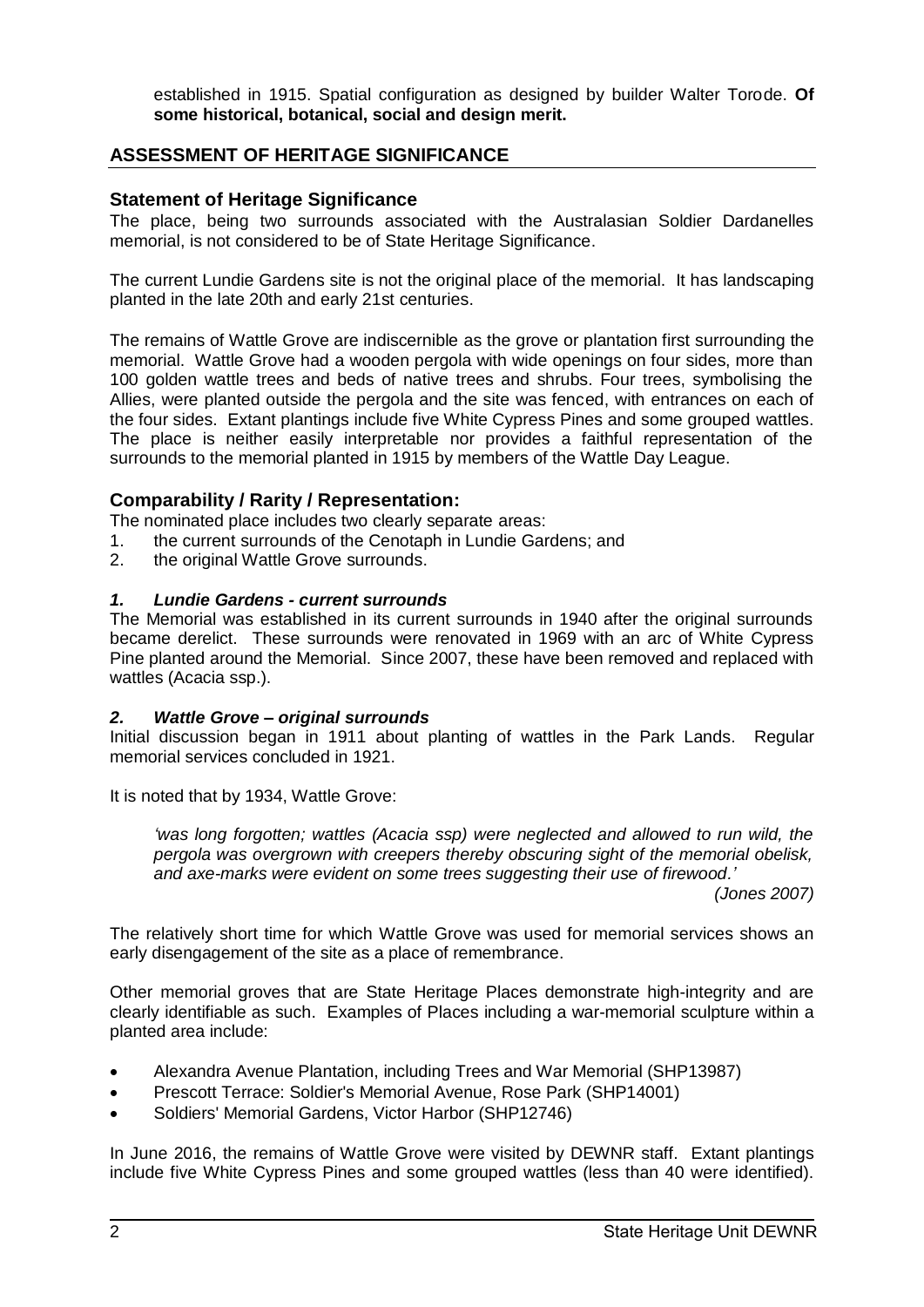The place does not provide a discernible representation of the surrounds planted by members of the Wattle Day League in 1915 and in the following years.

#### **Assessment against Criteria (Under Section 16 of the** *Heritage Places Act 1993***):**

#### **(a) it demonstrates important aspects of the evolution or pattern of the state's history.**

In considering this criterion, I have had regard to the Guidelines for State Heritage Places that note:

*The place should be closely associated with events, developments or cultural phases which have played a significant part in South Australian history. Ideally it should demonstrate those associations in its fabric. Places will not normally be considered under this criterion if they are of a class of things that are commonplace, or frequently replicated across the State, places associated with events of interest only to a small number of people, places associated with developments of little significance, or places only reputed to have been the scene of an event which has left no trace or which lacks substantial evidence.*

Lundie Gardens, the current surrounds are sympathetic in design and reference the original layout of Wattle Grove increasing the interpretability of the State Heritage Place, however it is not the original surrounds and of recent design, construction and plantings.

Wattle Grove, the orginal surrounds, is associated with WW1 and the patriotic Wattle Day League movement, which with the assistance of master builder Walter Torode, created Wattle Grove and its memorial obelisk to memorialise the servicemen of the Dardanelles (Gallipoli) campaign. The association of Wattle Grove with the Wattle Day League and WW1 is no longer apparent. There is no physical evidence to demonstrate the original layout of the grove, and the extant wattle and cypress trees are not representative of the 1911-1934 plantings.

The place is not considered to fulfil this criterion.

#### **(b) it has rare, uncommon or endangered qualities that are of cultural significance.**

In considering this criterion, I have had regard to the Guidelines for State Heritage Places, that note:

*The place should demonstrate a way of life, social custom, industrial process or land use which is no longer practised, is in danger of being lost, or is of exceptional interest. This encompasses both places which were always rare, and places which have become scarce through subsequent loss or destruction.* 

*Places will not normally be considered under this criterion if their rarity is merely local, or if they appear rare only because research has not been done elsewhere, or if their distinguishing characteristics have been degraded or compromised, or if they are at present common and simply believed to be in danger of becoming rare in future.* 

Lundie Gardens, the current surrounds and Wattle Grove, the orginal surrounds are not rare, uncommon or endangered in South Australia. Three planted war memorials, that are of high integrity and clearly identifiable as war memorial groves are in the South Australian Heritage Register: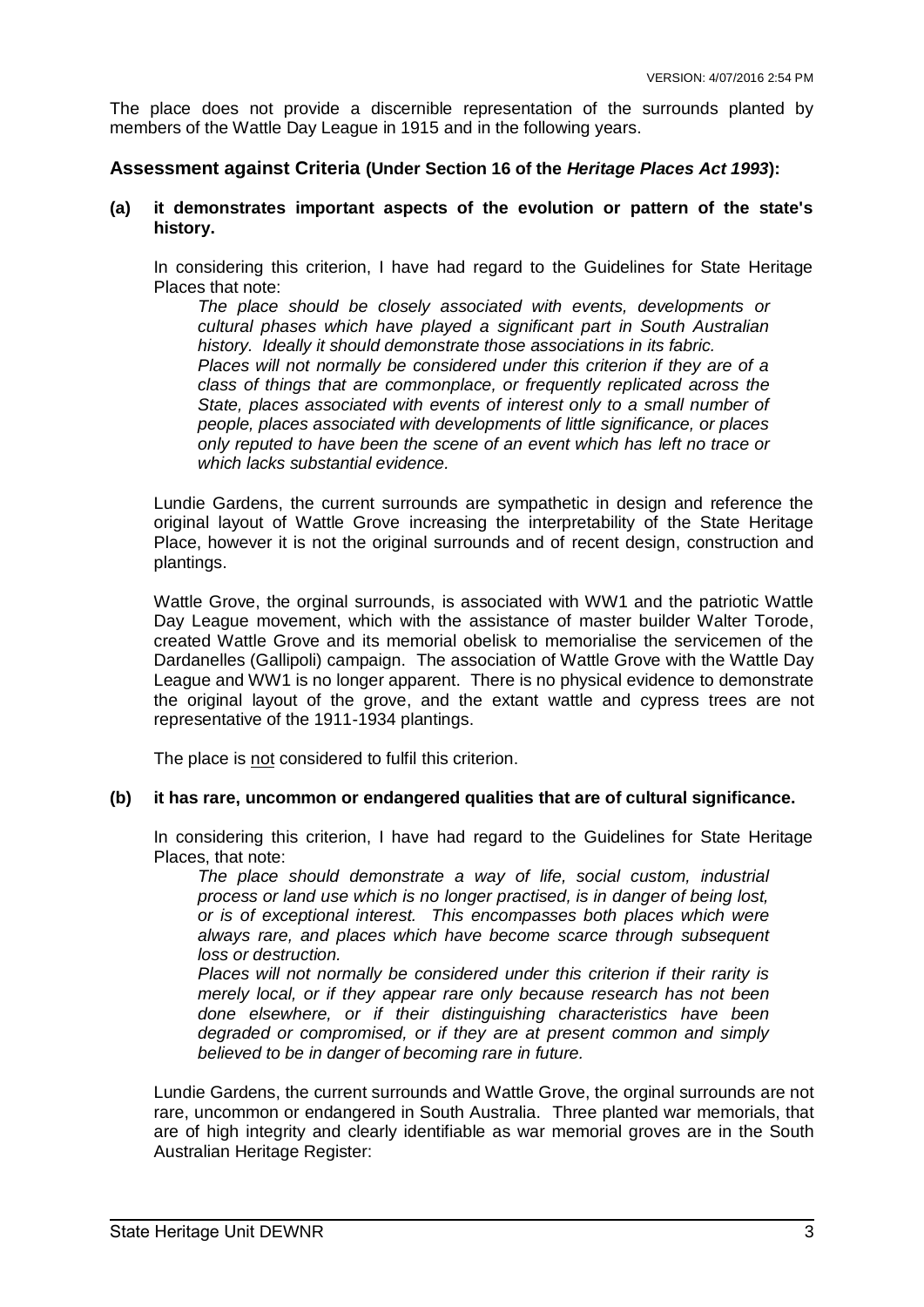- Alexandra Avenue Plantation, including Trees and War Memorial (SHP13987)
- Prescott Terrace: Soldier's Memorial Avenue, Rose Park (SHP14001)
- Soldiers' Memorial Gardens, Victor Harbor (SHP12746)

The place is not considered to fulfil this criterion.

#### **(c) it may yield information that will contribute to an understanding of the state's history, including its natural history.**

In considering this criterion, I have had regard to the Guidelines for State Heritage Places, that note:

*The place should provide, or demonstrate a likelihood of providing, information that will contribute significantly to our knowledge of the past. The information should be inherent in the fabric of the place. The place may be a standing structure, an archaeological deposit or a geological site. Places will not normally be considered under this criterion simply because they are believed to contain archaeological or palaeontological deposits. There must be good reasons to suppose the site is of value for research, and that useful information will emerge. A place that will yield the same information as many other places, or information that could be obtained as readily from documentary sources, may not be eligible.* 

Lundie Gardens, the current surrounds and Wattle Grove, the original surrounds are unlikely to yield information that will contribute to an understanding of the State's history or natural history in addition to that yielded by the Wattle Grove WWI War Memorial (Dardanelles Campaign, also called Gallipoli Campaign) (SHP 26394).

The place is not considered to fulfil this criterion.

### **(d) it is an outstanding representative of a particular class of places of cultural significance.**

In considering this criterion, I have had regard to the Guidelines for State Heritage Places, that note:

*The place should be capable of providing understanding of the category of places which it represents. It should be typical of a wider range of such places, and in a good state of integrity, that is, still faithfully presenting its historical message.* 

*Places will not be considered simply because they are members of a class, they must be both notable examples and well-preserved. Places will be excluded if their characteristics do not clearly typify the class, or if they were very like many other places, or if their representative qualities had been degraded or lost. However, places will not be excluded from the Register merely because other similar places are included.* 

The class of places of cultural significance, being war memorials, has been recognised by the entry in the State Heritage Register of Wattle Grove WWI War Memorial (Dardanelles Campaign, also called Gallipoli Campaign).

Lundie Gardens, the current surrounds do not contribute to the heritage merit of the State Heritage Place.

Wattle Grove, the orginal surrounds, is not readily interpretable as a war memorial. Its associations with its class were considerably weakened when the obelisk was removed in 1940. Many changes have occurred over time, including changes to the original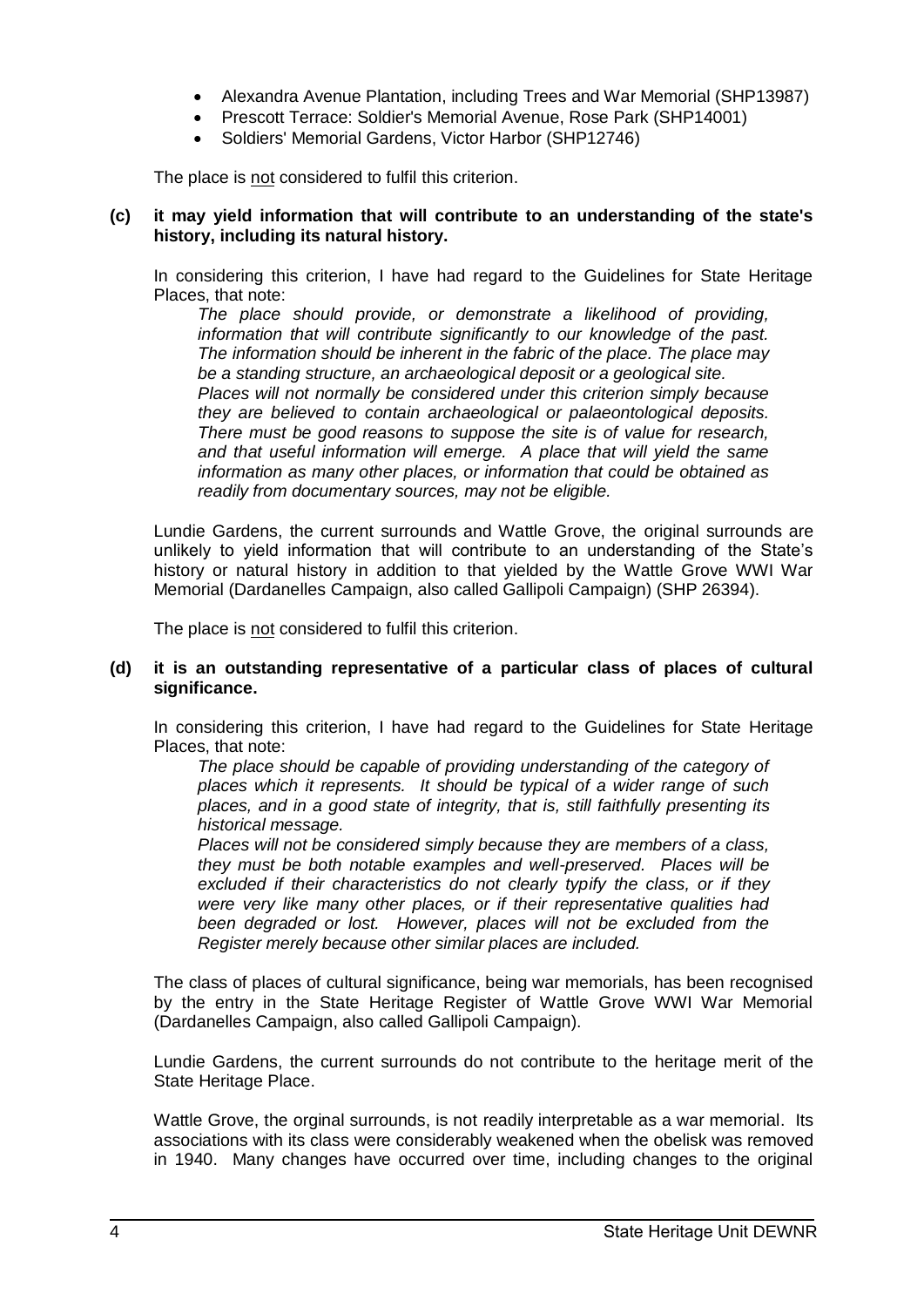design and plantings and it is not apparent now that it was a war memorial between 1915 and 1940.

The place is not considered to fulfil this criterion

**(e) it demonstrates a high degree of creative, aesthetic or technical accomplishment or is an outstanding representative of particular construction techniques or design characteristics.**

In considering this criterion, I have had regard to the Guidelines for State Heritage Places, that note:

*The place should show qualities of innovation or departure, beauty or formal design, or represent a new achievement of its time. Breakthroughs in technology or new developments in design would qualify, if the place clearly shows them. A high standard of design skill and originality is expected.* 

*Places would not normally be considered under this criterion if their degree of achievement could not be demonstrated, or where their integrity was diminished so that the achievement, while documented, was no longer apparent in the place, or simply because they were the work of a designer who demonstrated innovation elsewhere.* 

Lundie Gardens, the current surrounds do not meet this criterion.

Wattle Grove, the original surrounds has been extensively changed over time and does not demonstrate the aesthetic or technical accomplishment of its construction in 1915.

The place is not considered to fulfil this criterion

#### **(f) it has strong cultural or spiritual associations for the community or a group within it.**

In considering this criterion, I have had regard to the Guidelines for State Heritage Places, that note:

*The place should be one which the community or a significant cultural group have held in high regard for an extended period. This must be much stronger than people's normal attachment to their surroundings. The association may in some instances be in folklore rather than in reality.* 

*Places will' not be considered if their associations are commonplace by nature, or of recent origin, or recognised only by a small number of people, or not held very strongly, or held by a group not widely recognised, or cannot be demonstrated satisfactorily to others.* 

Wattle Grove WWI War Memorial (Dardanelles Campaign, also called Gallipoli Campaign) has strong cultural and spiritual associations with the community.

Lundie Gardens, the current surrounds, being not the original surrounds do not illicit strong associations for a community or group. The prominent veterans groups of South Australia feel that the spiritual and cultural associations of the Memorial would be enhanced if it were included in the Anzac Centenary Memorial Garden Walk proposal for Kintore Avenue rather than remain in Lundie Gardens.

Wattle Grove, the original surrounds had been largely abandoned by 1934 and do not have strong cultural or spiritual associations for the community or a cultural group within it.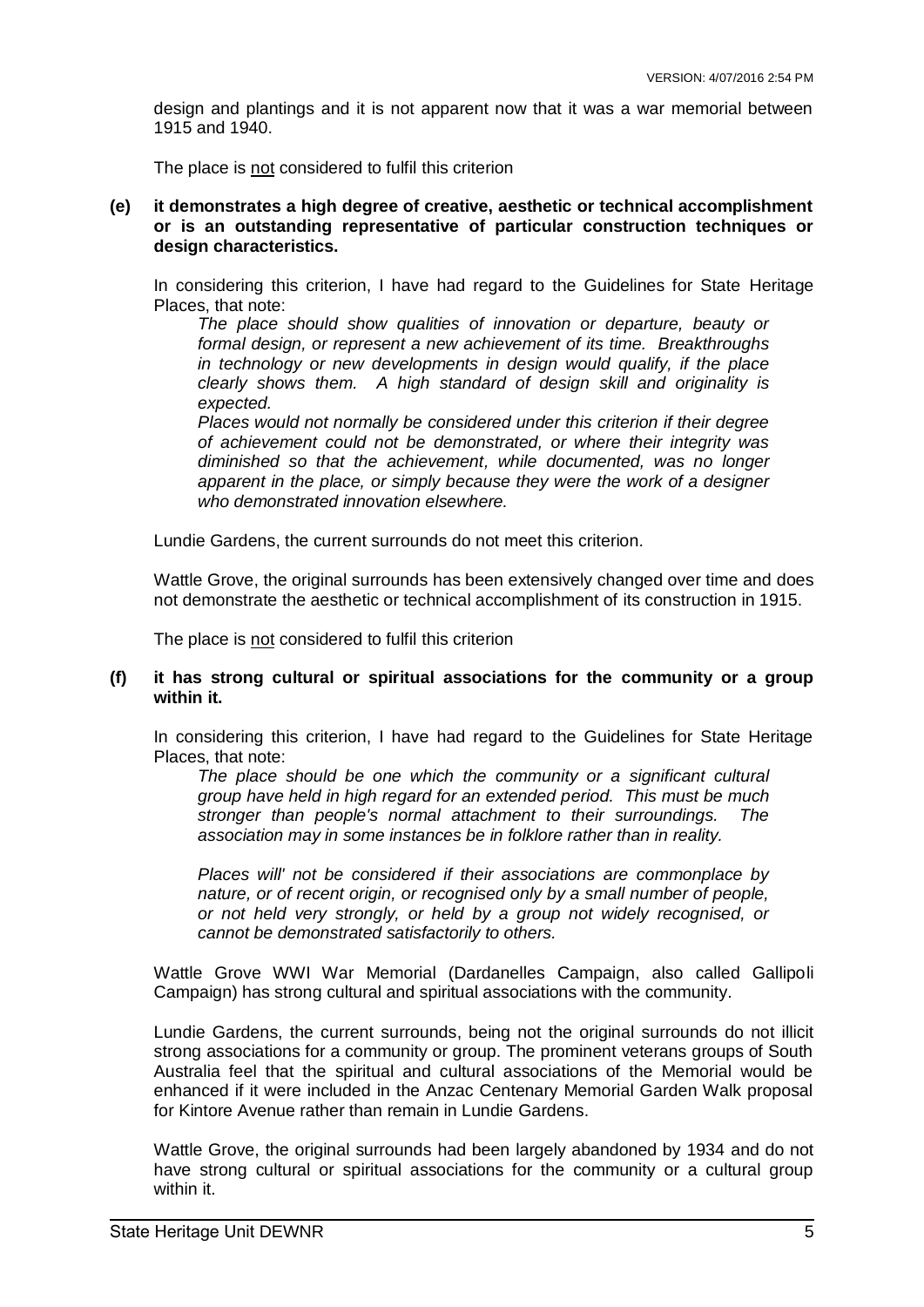The place is not considered to fulfil this criterion.

### **(g) it has a special association with the life or work of a person or organisation or an event of historical importance.**

In considering this criterion, I have had regard to the Guidelines for State Heritage Places, that note:

*The place must have a close association with a person or group which played a significant part in past events, and that association should be demonstrated in the fabric of the place. The product of a creative person, or the workplace of a person whose contribution was in industry, would be more closely associated with the person's work than would his or her home. Most people are associated with many places in their lifetime, and it must be demonstrated why one place is more significant than others.* 

*Places will not generally be considered under this criterion if they have only a brief, incidental or distant association, or if they are associated with persons or groups of little significance, or if they are associated with an event which has left no trace, or if a similar association could be claimed for many places, or if the association cannot be demonstrated. Generally the home or the grave of a notable person will not be entered in the Register unless it has some distinctive attribute, or there is no other physical evidence of the person's life or career in existence.* 

Lundie Gardens, the current surrounds, were constructed by the Adelaide City Council in 1969 to support the relocated memorial. It is not directly or strongly associated with WW1 or the contributory associations of the Wattle Day League.

Wattle Grove, the original surrounds have an association with WW1 and the Wattle Day League, but the relocation of the memorial and substantial loss of integrity has seriously diminished the special association. It also has associations with prominent Adelaide architect and builder Walter Torode. The contribution of Walter Torode is represented in the South Australian Heritage Register including:

- Dwelling ('Ruthven Mansions') SHP13368
- Anlaby Shearing Shed, Slaughterhouse, Shearers' Quarters and Manager's House SHP18416
- Dwelling ('Morden') SHP13964
- Office (former Dwelling built by WC Torode) SHP14095
- Dwelling built and designed by WC Torode SHP14097
- Dwelling (former 'Amphi Cosma') built and designed by WC Torode SHP10725
- Theatre Club (former Dwelling) designed by WC Torode SHP14408

The place is not considered to fulfil this criterion

# **BRIEF HISTORY OF PLACE:**

The following are a series of selected excerpts from David Jones (2007, pp328-334) *Adelaide Park Lands and Squares Cultural Landscape Assessment Study*:

In 1911 the Corporation appears to have first welcomed the concept of wattle (*Acacia* ssp) plantings in the Park Lands in association with the annual Wattle Day celebrations. In debating the proposal Mayor Lewis Cohen lamented the decline and vandalism of wattle trees in the Park Lands (Thornton nd, p. 1).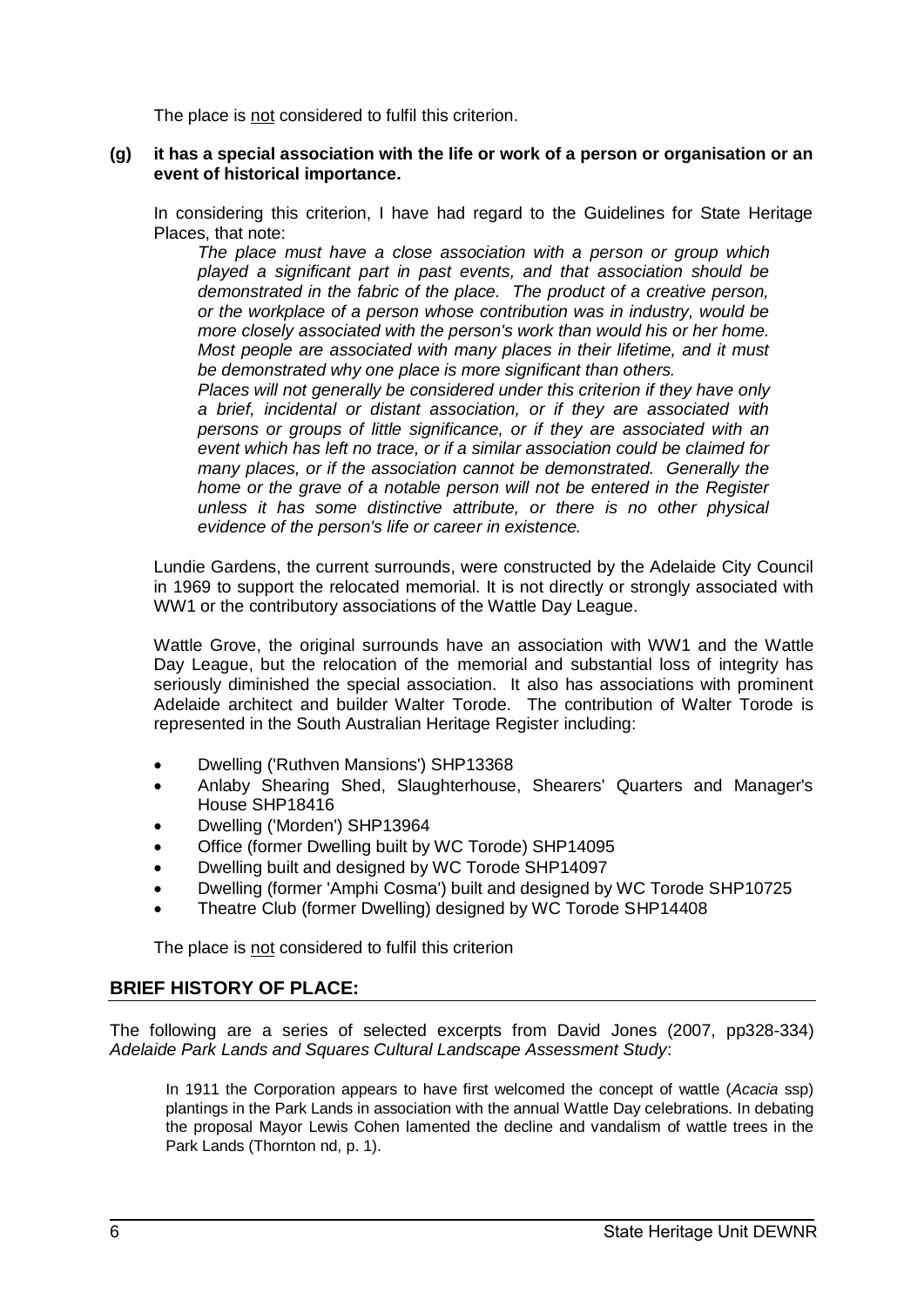On 23 August 1915 the Corporation accepted a proposal by the Wattle Day League to establish a grove of wattle trees to commemorate the landing of Australian troops at Gallipoli. The "war memorial plantation" was designed by prominent builder Walter C Torode who was also a member of the League. Torode also designed a 12 feet (3.65m) high granite obelisk carrying a stone cross, to be positioned in the middle of the "memorial plantation" that was inscribed with "Australasian soldiers, Dardanelles, April 25th 1915".

The site became known colloquially as the 'Wattle Grove'. A white granite obelisk and cross was erected on this site that was later shifted to the Lundie Garden in Minno Yerta/Park 21W. The site was possibly the first memorial commemorating the Gallipoli landing and Australian fallen in Australia. Each year a memorial service was also held at the site on Wattle Day, and numerous wattle trees (*Acacia* ssp) planted. By 1940 the 'Grove' had become badly neglected, and unsuccessful attempts were made to tidy up the grove and its plantings.

#### The *Register* reported the design on 17 August 1915 as follows:

*It is proposed to fence in an area of about 150ft. square* [13.9²m]*, with entrances from*  four sides ... In the centre will be a small obelisk of red-and-grey granite, with the *simple inscription "Dardanelles, 25/4/15." Around and above this will be a rustic pavilion, 25ft.* [7.6m] *in diameter … to have wide openings on four sides. Beyond this an outer circle, with a radius of 33ft.* [10m] *from the centre will provide space for future gatherings. In this area five trees will be planted as emblems of the Allies. The outer area will be a circle of 66ft.* [20.12m] *radius, making four quadrants, in which will be planted 72 wattle trees of assorted variety, with a wide pathway on the outer circle of wattles* [*Acacia* ssp] *… The main entrance to the park will be through a rustic pergola, over which will be the letters "Wattle Grove, 1915"* (*Register* 17 August 1915).

The opening ceremony, officiated by the Governor General Sir Ronald and Lady Munro Ferguson, and the South Australian Governor, Sir Henry and Lady Galway, included the unveiling of the obelisk (Thornton nd, pp. 1-2). Some 140 wattle trees (*Acacia* ssp) were planted at the site using trees supplied by the Botanic Gardens director, John Frederick Bailey:

*Various species of the trees were put in order to ensure continuous blooming. A number of these trees, which will be utilised in various parts of the parks and other reserves were supplied by the Board of Governors of the Botanic Gardens through the courtesy of the Director* (*Annual Report* 1915, p. 36). *Wattle trees …* [were] *planted by Their Excellencies the Governor-General and Lady Helen Munro- Ferguson, His Excellency the Governor and Lady Galway, the Hon the Premier, the Right Worshipful the Mayor of Adelaide* [AA Simpson]*, the President and members of the Wattle Day League, and other prominent citizens* (*Annual Report* 1915, p. 66).

As part of its establishment, the League entered into an agreement with the Corporation as to the use of the plantation. The League agreed to erect and maintain the 'Grove' and fencing, while the Corporation agreed to supply regularly the wattle trees (*Acacia* ssp) and to prepare and holes for the trees to be planted in. Plantings and memorial services were undertaken regularly from 1915 until the end of the 1920s. Guard rails were also erected "opposite the openings to the wattle (*Acacia* ssp) grove so as to prevent cattle from entering."

In 1916 some 44 trees and additional roses were planted. The Governor and Lady Galway participated in further tree planting at the site on 1 September 1917 (*Annual Report* 1915, pp. 66, 68, 70; 1917, p.42). In October 1917 the League again approach the Corporation for permission to undertake additional wattle (*Acacia* ssp) plantings near this fenced reserve. The League proposed the reservation of an additional area of land immediately opposite—on the eastern side of Lewis Cohen Drive—for this reservation. The proposal was refused because of the possible impact it may have upon existing sporting and recreational facilities on the eastern side, and the Corporation proposed land immediately adjacent to and north of the existing wattle (*Acacia* ssp) grove as an alternative. The alternative proposal was approved by the Corporation on 22 August 1918 (*Annual Report* 1918, p. 28; 1919, p. 47).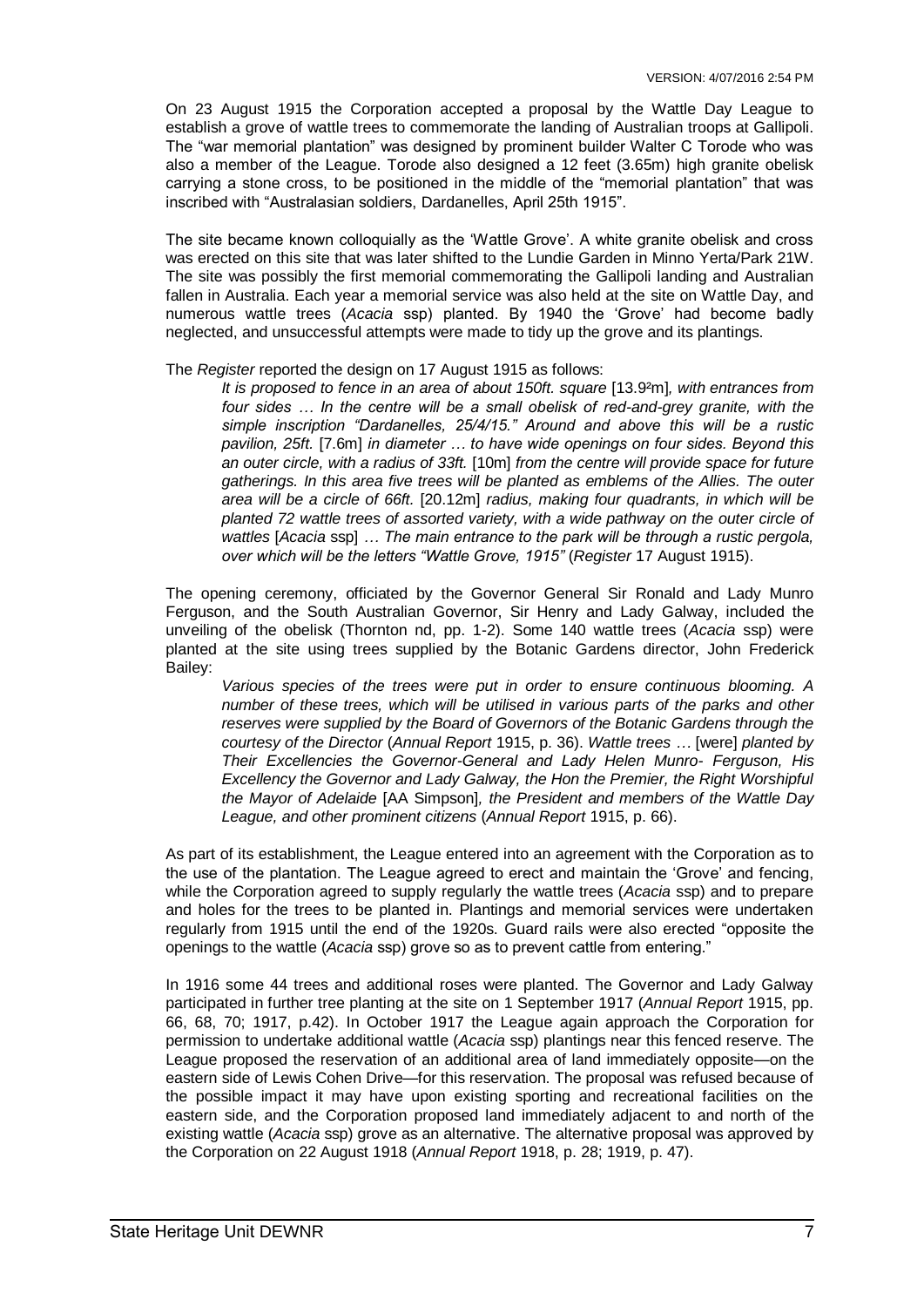In 1919 only one wattle tree (*Acacia* ssp) was planted. Uniquely it was dropped from an aeroplane to commemorate the role of Australian aviators during World War I. A small bronze tablet was placed at the spot where this tree was planted, but the tablet has since been removed and is presently in the care of the Corporation (Thornton nd, p. 2)…

In 1921 Pelzer planted an additional 102 wattle (*Acacia* ssp) trees in the 'Wattle Grove', or the 'Wattle Day Reserve', as he was beginning to call it in his reports. In the following year some 150 wattle (*Acacia* ssp) trees, of some 10 species, were additionally planted. Pelzer also caused a line of "84 Pagoda Trees" (*Sophora japonica*) to be planted linking the 'Grove' to Greenhill Road, paralleling Lewis Cohen Drive. A further 152 "Wattle Trees" (*Acacia* ssp) were planted in 1923, and several "old dilapidated" fences surround tree clumps were replaced. In 1924 he caused the planting of "105 wattle-trees" (*Acacia* ssp) in the 'Grove'. Forty-five specimens were planted in 1925, and a further 20 specimens in 1926 (*Annual Report* 1921, p. 38; 1922, p. 28; 1923, pp. 37, 38; 1924, p. 39; 1925, p. 35; 1926, p. 41)…

By 1924 the 'Wattle Grove' was somewhat full of plantings. A proposal was again unsuccessfully launched to establish a second 'Wattle Grove;' on the opposite site of Lewis Cohen Drive. The Corporation refused this proposal as it compromised the grounds of several athletics clubs, so the League proposed to plant both sides of the Avenue (Thornton nd, p. 2)…

In 1934 the Corporation's attention was drawn to the derelict state of the 'Wattle Grove' memorial plantation. A popular feature in the late 1910s and early 1920s, it appears that the last memorial planting ceremony was in 1927. By 1934 the plantation was long forgotten; wattles (*Acacia* ssp) were neglected and allowed to run wild, the pergola was overgrown with creepers thereby obscuring sight of the memorial obelisk, and axe-marks were evident on some trees suggesting their use of firewood. The Corporation hesitated on how to address the situation. On 30 September 1940 the Corporation adopted a motion to move the memorial from the 'Grove' to nearby Lundie Garden. The obelisk was moved in October 1940, and in the following year the Corporation instructed its City Gardener, Benjamin Bone, to "clean up" the 'Grove'. Over later years the memorial became known as the 'Anzac Memorial' (Thornton nd, p. 3).

In 1969 the Corporation renovated the 'Wattle Grove' obelisk memorial from the 'Wattle Grove'. An arc of White Cypress Pine (*Callitris columellaris*) were also planted around the obelisk. At the same time the 'Wattle Grove' pergola was removed and the stone cross was replaced with a dark granite cross that matched the base (Thornton nd, p. 3). Today the original 'Wattle Grove' consists of some 40 wattle (*Acacia* ssp) species in a visually unorganised configuration with 5 White Cypress Pines (*Callitris columellaris*) in a central location.

Minno Yerta/Park 21W consists today as bearing the underpinning plantings and planting design pattern as proposed by Brown in his *Report* (1880). Strong perimeter plantings were established around the western, southern and eastern edges of Minno Yerta/Park 21W, with feature clumps of *Pinus* ssp, a diagonal Sugar Gum (*Eucalyptus cladocalyx*) pedestrian avenue, and remnant plantings associated with the Wattle Day League around the former 'Wattle Grove' and the edge of Lewis Cohen Drive. A more formal Gardenesque landscape exists along the South Terrace frontage with the Lundie Garden and the Princess Elizabeth Children's Playground.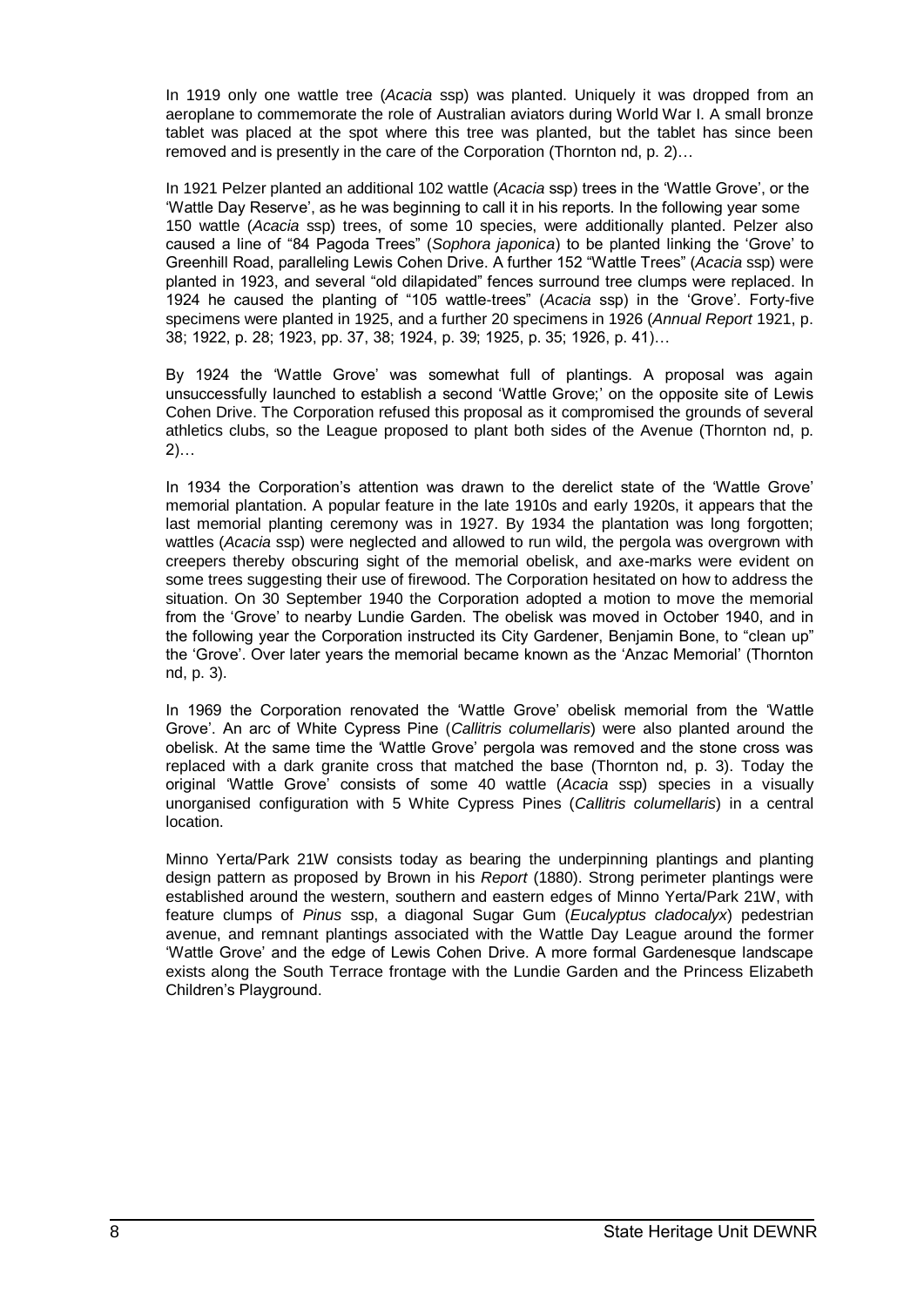# **Chronology:**

| Date | <b>Event</b>                                                                                                                         |  |  |
|------|--------------------------------------------------------------------------------------------------------------------------------------|--|--|
| 1915 | Date of construction of monument and initial plantings in Wattle Grove                                                               |  |  |
| 1916 | Additional plantings                                                                                                                 |  |  |
| 1921 | End of regular memorial services being held at the grove                                                                             |  |  |
| 1934 | Wattle Grove reported to be derelict and forgotten                                                                                   |  |  |
| 1940 | Memorial cenotaph removed to Lundie Garden                                                                                           |  |  |
|      | Wattle Grove plantings 'cleaned up'                                                                                                  |  |  |
| 1969 | Memorial 'renovated' and original stone cross replaced with granite cross                                                            |  |  |
| 2007 | Remaining Wattle Grove known to consist of 40 wattles & 5 White Cypress Pines<br>(Jones, 2007)                                       |  |  |
| 2013 | Confirmation of State Heritage Place (26394): Wattle Grove WWI War Memorial<br>(Dardanelles Campaign, also called Gallipoli Campaign |  |  |
| 2016 | Nomination of 'Australasian Soldier Dardanelles Cenotaph and Surrounds, and<br>Gallipoli Memorial Wattle Grove'                      |  |  |

# **REFERENCES:**

- Jones, D 2007, *Adelaide Parklands and Squares Cultural Landscape Assessment Study*, Report prepared for the Corporation of the City of Adelaide, pp328-334 & 821-822
- Donovan and Associates 2011, *Adelaide Park Lands Heritage Places*, Commissioned by the Adelaide City Council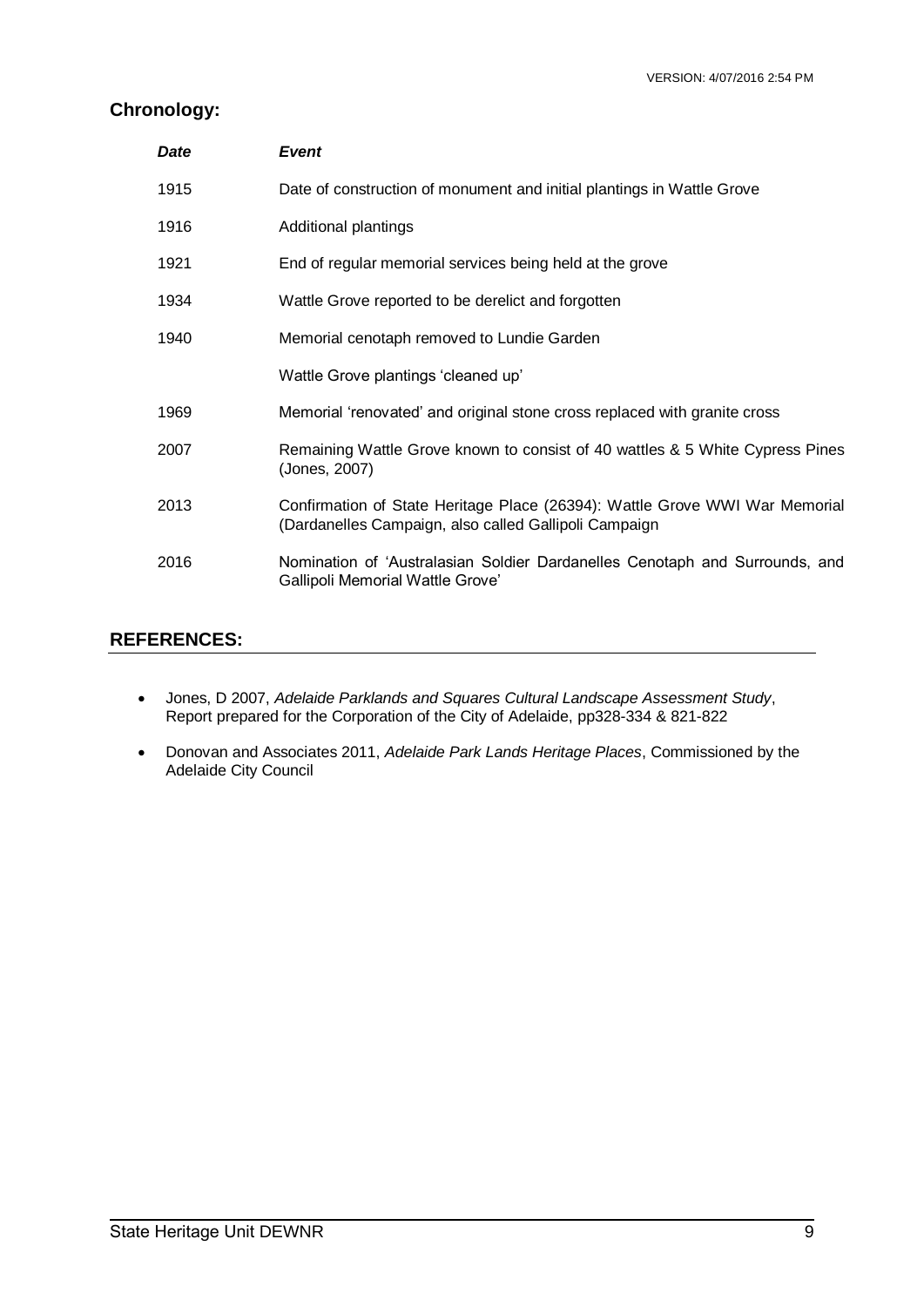| IVAIVIE.                      |  | Australasian Solgier Darganelles Cenolaphi and<br>Surrounds, and Gallipoli Memorial Wattle Grove                                                              | <b>FLAVE INV</b> 20400                                                                                                                                                             |  |
|-------------------------------|--|---------------------------------------------------------------------------------------------------------------------------------------------------------------|------------------------------------------------------------------------------------------------------------------------------------------------------------------------------------|--|
| <b>SITE RECORD:</b>           |  |                                                                                                                                                               |                                                                                                                                                                                    |  |
| <b>FORMER NAME:</b>           |  | Wattle Grove, Dardanelles Memorial                                                                                                                            |                                                                                                                                                                                    |  |
| <b>DESCRIPTION OF PLACE:</b>  |  | A semi-circle of landscaped garden beds surrounding the<br>masonry Australasian Soldier Dardanelles memorial in<br>Lundie Gardens in the Adelaide Park Lands. |                                                                                                                                                                                    |  |
|                               |  | memorial in the Adelaide Park Lands.                                                                                                                          | Extant plantings of a landscaped grove of wattle trees<br>planted to surround a granite obelisk (now relocated), located<br>east-southeast of the Australasian Soldier Dardanelles |  |
| <b>DATE OF COMPLETION:</b>    |  | 1915                                                                                                                                                          |                                                                                                                                                                                    |  |
| <b>STATE HERITAGE STATUS:</b> |  | <b>Description:</b>                                                                                                                                           | SHP 26394: Wattle Grove WWI War<br>Memorial (Dardanelles Campaign,                                                                                                                 |  |
|                               |  | Date:                                                                                                                                                         | also called Gallipoli Campaign)<br>23-AUG-2013                                                                                                                                     |  |
| <b>LOCAL HERITAGE STATUS:</b> |  | <b>Description:</b>                                                                                                                                           | N/A                                                                                                                                                                                |  |
|                               |  | Date:                                                                                                                                                         | N/A                                                                                                                                                                                |  |
| <b>CURRENT USE:</b>           |  | <b>Description:</b>                                                                                                                                           | War Memorial and Adelaide Park<br>Lands                                                                                                                                            |  |
|                               |  | Dates:                                                                                                                                                        | From 1915                                                                                                                                                                          |  |
| <b>PREVIOUS USE(S):</b>       |  | <b>Description:</b>                                                                                                                                           | None                                                                                                                                                                               |  |
|                               |  | Dates:                                                                                                                                                        | None                                                                                                                                                                               |  |
| <b>ARCHITECT:</b>             |  | Name:                                                                                                                                                         | <b>Walter Torode</b>                                                                                                                                                               |  |
|                               |  | Dates:                                                                                                                                                        | 1915                                                                                                                                                                               |  |
| <b>BUILDER:</b>               |  | Name:                                                                                                                                                         | <b>Walter Torode</b>                                                                                                                                                               |  |
|                               |  | Dates:                                                                                                                                                        | 1915                                                                                                                                                                               |  |
| <b>SUBJECT INDEXING:</b>      |  | Group:                                                                                                                                                        | <b>Memorial &amp; Monuments</b>                                                                                                                                                    |  |
|                               |  | Category:                                                                                                                                                     | War Memorial                                                                                                                                                                       |  |
| <b>LOCAL GOVERNMENT AREA:</b> |  | <b>Description:</b>                                                                                                                                           | City of Adelaide                                                                                                                                                                   |  |
| <b>LOCATION:</b>              |  | Unit No.:                                                                                                                                                     | N/A                                                                                                                                                                                |  |
|                               |  | <b>Street No.:</b>                                                                                                                                            | N/A                                                                                                                                                                                |  |
|                               |  | <b>Street Name:</b>                                                                                                                                           | South Terrace                                                                                                                                                                      |  |
|                               |  | Town/Suburb:<br><b>Post Code:</b>                                                                                                                             | Adelaide<br>5000                                                                                                                                                                   |  |
|                               |  |                                                                                                                                                               |                                                                                                                                                                                    |  |
| <b>LAND DESCRIPTION:</b>      |  | <b>Title Type:</b>                                                                                                                                            | CR.                                                                                                                                                                                |  |
|                               |  | Volume:                                                                                                                                                       | 6102                                                                                                                                                                               |  |
|                               |  | Folio:                                                                                                                                                        | 717                                                                                                                                                                                |  |
|                               |  | Lot No.:<br>Section:                                                                                                                                          | H105100<br>SE6021                                                                                                                                                                  |  |
|                               |  | Hundred:                                                                                                                                                      | Adelaide                                                                                                                                                                           |  |
|                               |  |                                                                                                                                                               |                                                                                                                                                                                    |  |

# **NAME:** Australasian Soldier Dardanelles Cenotaph and **PLACE NO.:** 26466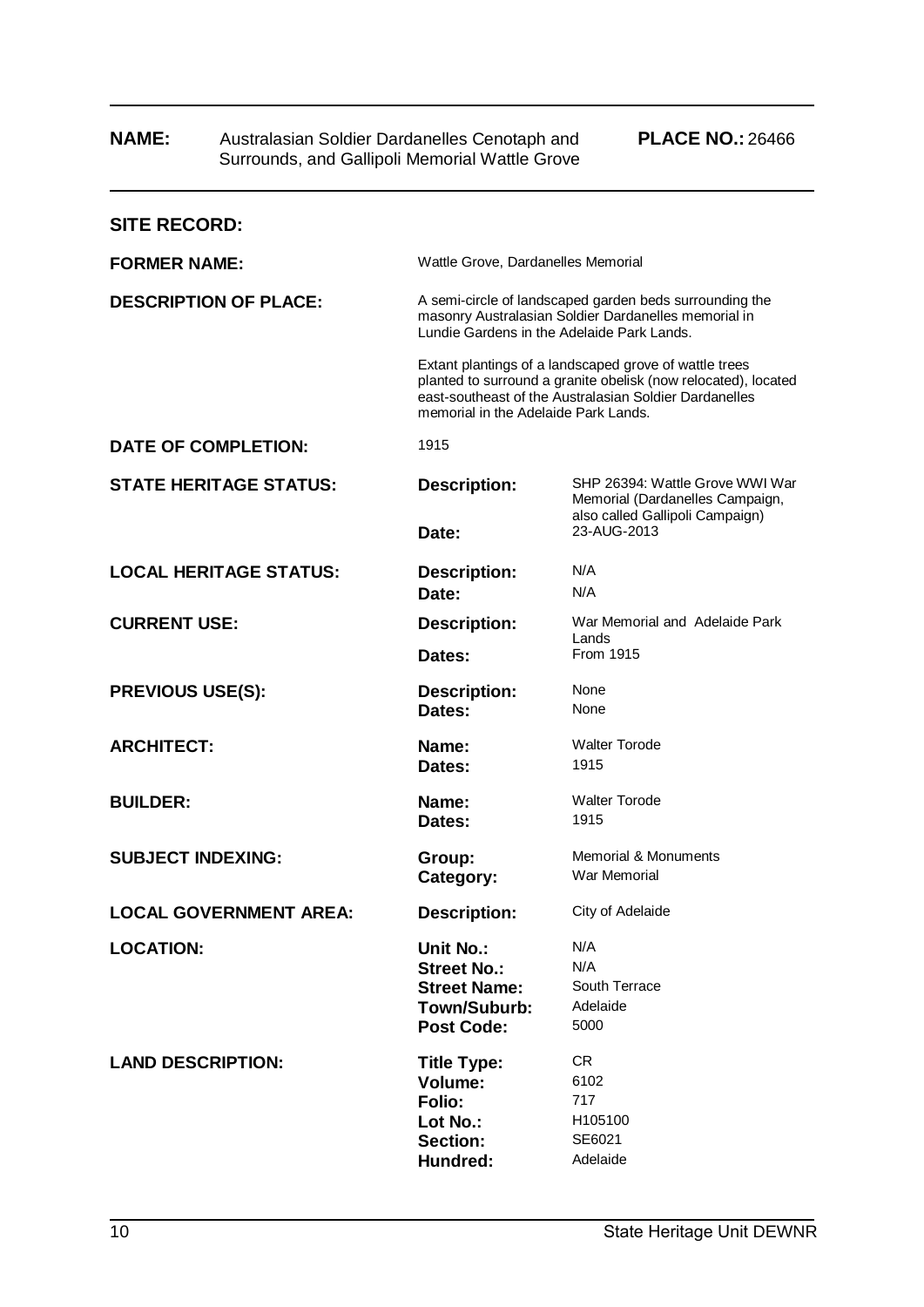

# **SITE PLAN**

# **NAME:** Australasian Soldier Dardanelles Cenotaph and **PLACE NO.:** 26466 Surrounds, and Gallipoli Memorial Wattle Grove

**INSERT SITE PLAN AND (MARKED-UP)** SATELIT **ttle Gro location – see detail plan SHP: 26394**

# **AUSTRALASIAN SOLDIER DARDANELLES CENOTAPH AND SURROUNDS, AND GALLIPOLI MEMORIAL WATTLE GROVE**

Mirnu Wirra (Park 21 West), Adelaide Park Lands, Adelaide, 5000

# **Site plan generally indicating the boundary and important components of the place.** N ↑

### **LEGEND**

Proposed or nominated boundary of place **Existing State Heritage Places within boundary**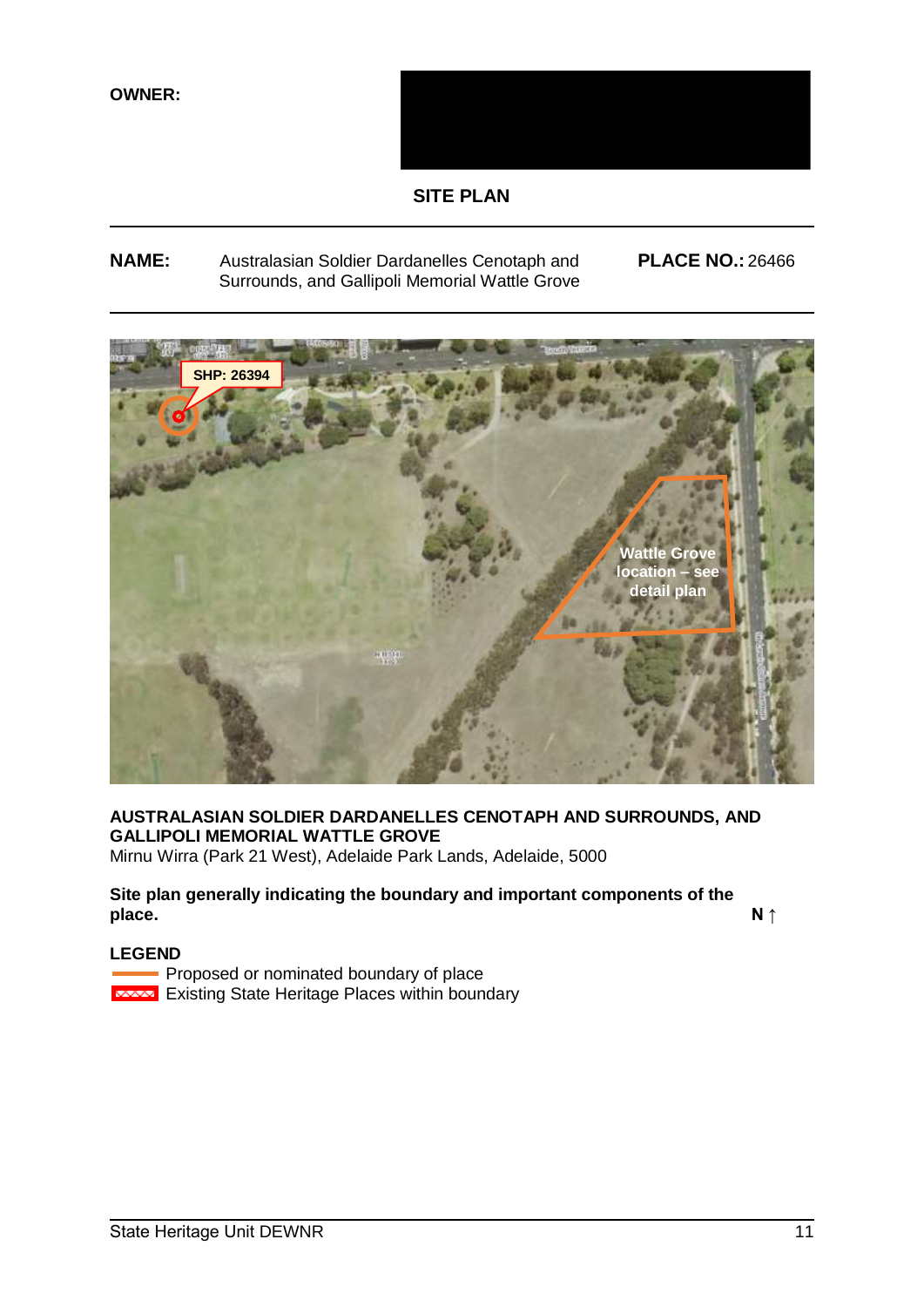**NAME:** Australasian Soldier Dardanelles Cenotaph and **PLACE NO.:** 26466 Surrounds, and Gallipoli Memorial Wattle Grove



**DETAIL PLAN.** N ↑ **Aerial image of area indicated by nominator as comprising 'Wattle Grove'** Mirnu Wirra (Park 21 West), Adelaide Park Lands, Adelaide, 5000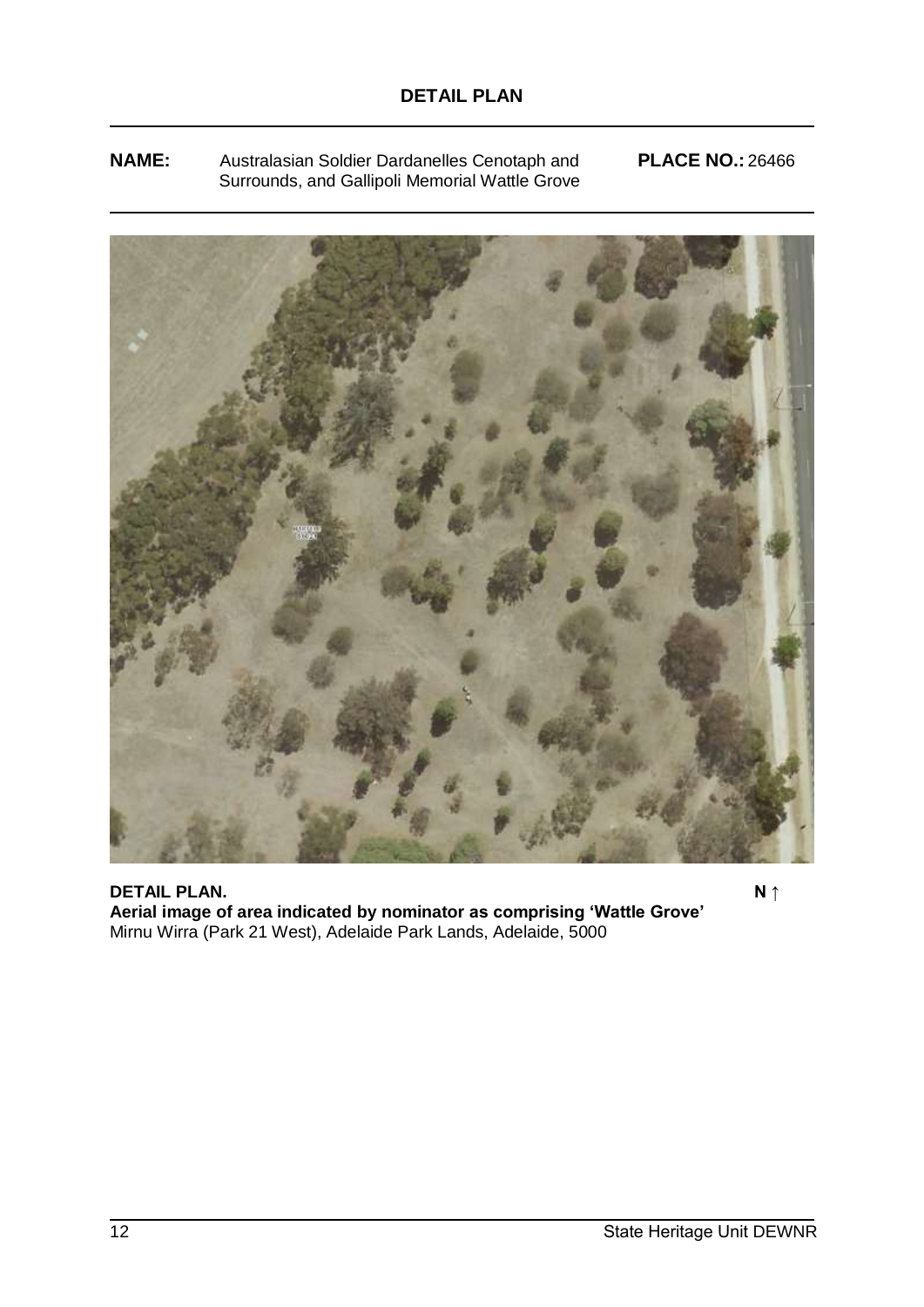**NAME:** Australasian Soldier Dardanelles Cenotaph and **PLACE NO.:** 26466 Surrounds, and Gallipoli Memorial Wattle Grove



**Above:** Extract of a 1936 aerial photograph of metropolitan Adelaide depicting Minno Yerta/Park 21W with its perimeter plantings and internal clumps that spatially coincide with the recommendations in Brown's *Report on a System of Planting the Adelaide Park Lands* (1880), as well as ornamental plantings along Lewis Cohen Drive, the cluster of plantings in the 'Wattle Grove' of which the Torode circular pathway design is still evident, the developed gardens of Lundie Gardens with east-west open watercourse to the rear evident, the intensive gravelled landscape of the Princess Elizabeth Children's Playground, and a young Sugar Gum (*Eucalyptus cladocalyx*) pedestrian avenue for the Minno Yerta/Park 21W cross-axial pathway. Source: University of Adelaide (Images & text from: Jones, 2007, p333).



**Above:** Extract of a 'Plan of the City of Adelaide' prepared by the City Engineer and dated 1935 depicting Minno Yerta/Park 21W with the "Wattle Grove", "Princess Elizabeth Playground", "Lundie Gardens" and their respective fenced boundaries, and the north-east to south-west cross-park pedestrian pathway. Source: ACC archives (Images & text from: Jones, 2007, p333).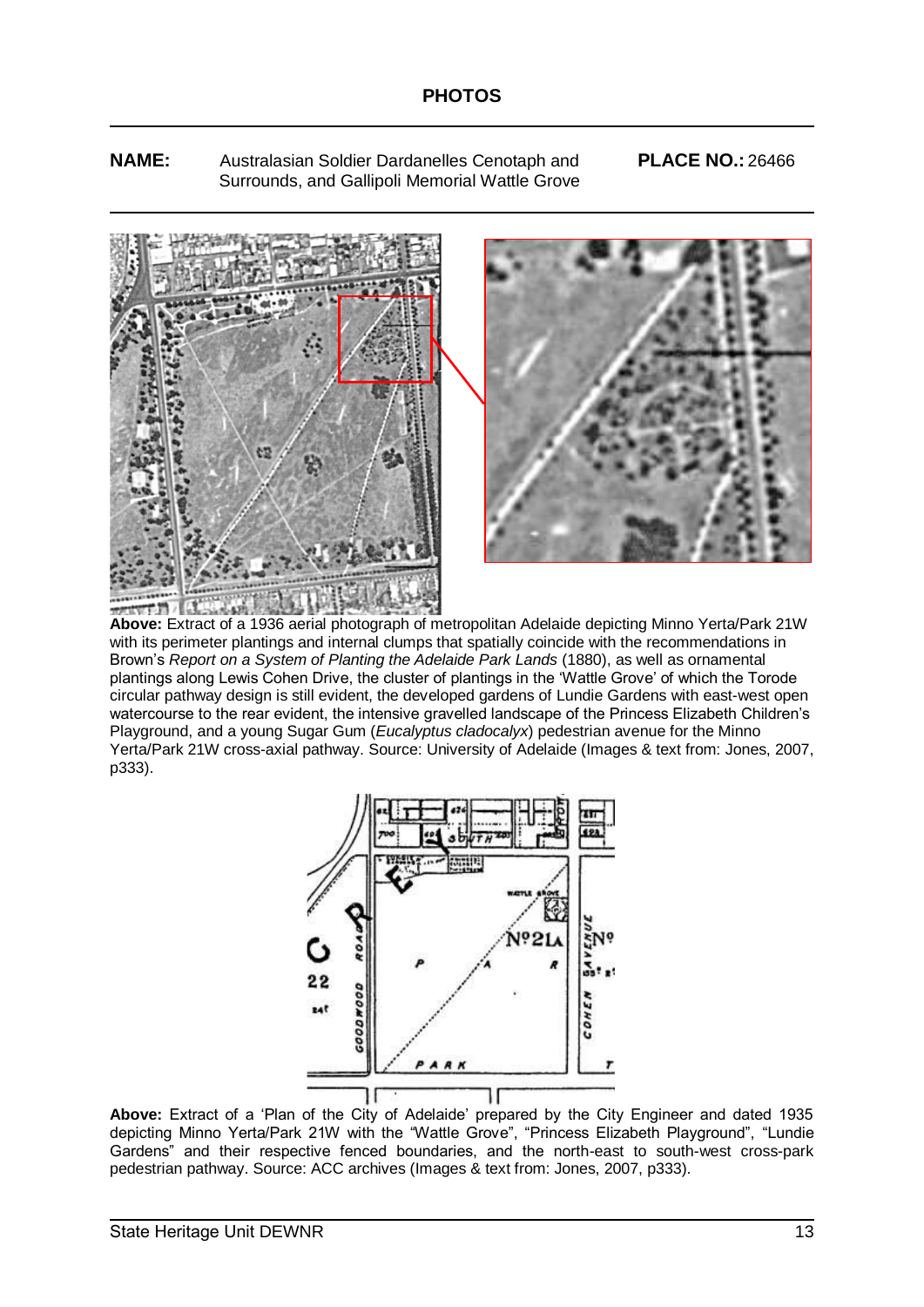# **NAME:** Australasian Soldier Dardanelles Cenotaph and **PLACE NO.:** 26466 Surrounds, and Gallipoli Memorial Wattle Grove



**Group of 5 'War Memorial' White Cypress Pines** Source: DEWNR June 2016



**Vegetation at Wattle Grove location**  Source: DEWNR June 2016